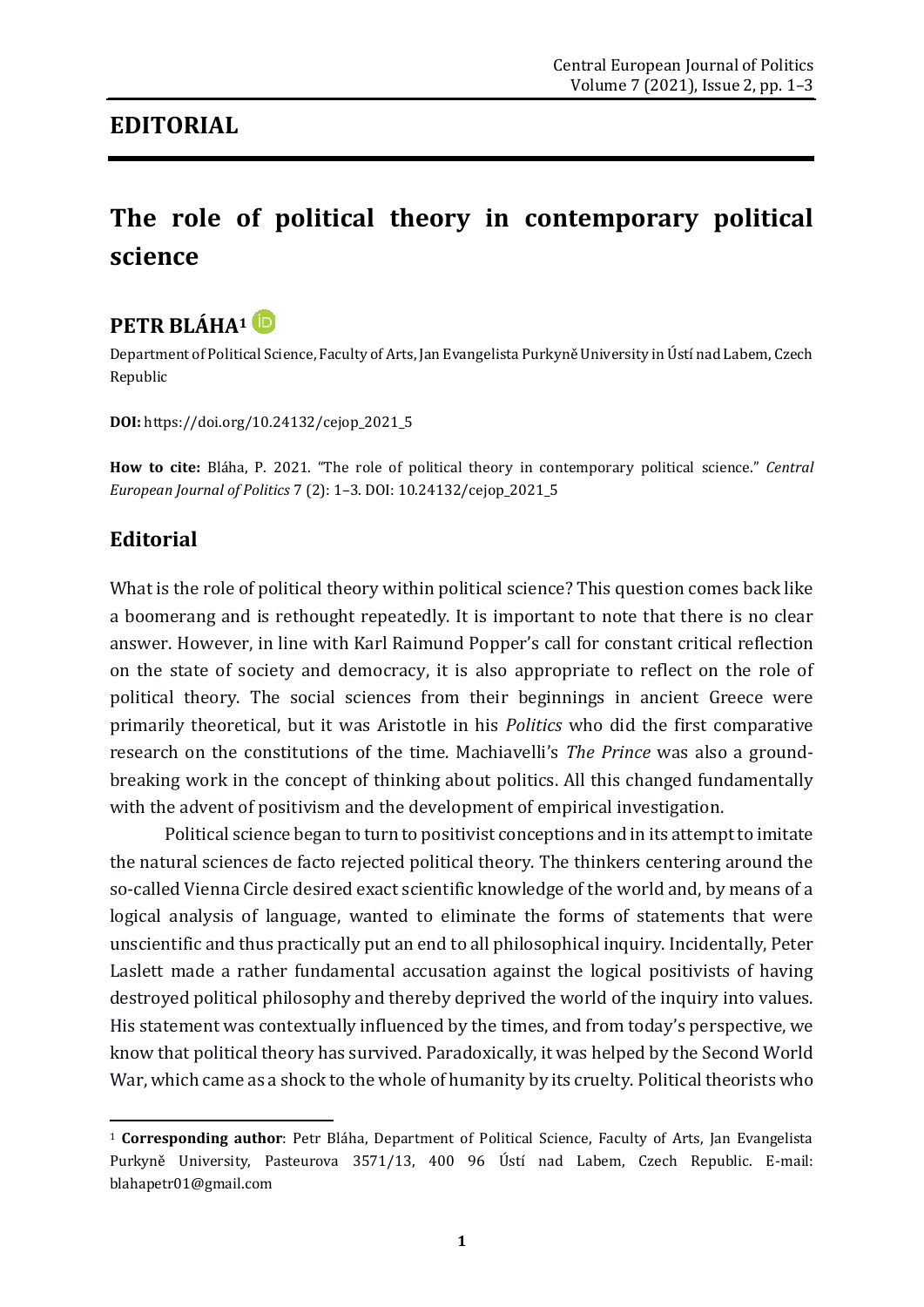had to emigrate in the face of Nazi repression did not want to let this event pass without reflection. This led to the influential works of Leo Strauss, Eric Voegelin, and Hannah Arendt, who renewed interest in classical political philosophy and sought to prevent a similar event from happening again.

Today, political philosophy belongs to the standard content of political science and its position is fully respected. And this is precisely due to the expansion of the possibilities and capabilities of researchers. At its core, political science is a science of democracy. But how can we study democracy empirically if we do not define the boundaries of what democracy really is? Political theory does not necessarily yield normative positions. But it is a valuable tool for understanding the social reality that can be empirically investigated. That is why we have also decided to devote an issue of our journal to political science.

It was not our intention to strictly limit the thematic focus to particular topics such as the theory of democracy. We were interested in contemporary perspectives on what political science can take from political philosophy. It turned out that the perspectives on the issue are actually quite diverse. This brought together a group of texts that offered a broad perspective. Both thematically and in terms of the approach to the concept of the text itself. Thus, it is fully demonstrated that the imagination of the author is often a very influential factor affecting the whole form of the text.

However, what was noticeable is the effort to turn attention to inspiring classics. This can be seen in the text of David A. Fusiek, who turns to Hegel in his text, looking for aspects of the classical dialectical relationship between master and slave in the contemporary postcolonial world. He works with the thesis that contemporary governments that we label as authoritarian or populist have failed to break out of the Hegelian dialectic. At the same time, they use this model to maximise their profit, as he shows in the example of contemporary Turkey.

Hynek Tippelt also turns to an important figure in the history of political thought in his text, turning to the political thought of Baruch Benedict Spinoza. Spinoza is traditionally associated primarily with ethics and his geometrical method, but his political work is sometimes unfairly neglected. This study aims to highlight what Spinoza can bring to contemporary conceptions of democracy and what inspirations can be found in his work.

The pair of authors Alina Z. Ananieva and Zinaida I. Rozhkova open the topic of the paradoxes of legitimacy of contemporary democratic systems. They explore the question of strengthening the legitimacy of existing regimes based on contemporary classical authors such as Jürgen Habermas or Bernard Williams. They work with the thesis that for the legitimacy of democratic regimes, the activity of citizens or their ability to assess legitimacy, is important. It is this text that shows what the pathways to this state of affairs are.